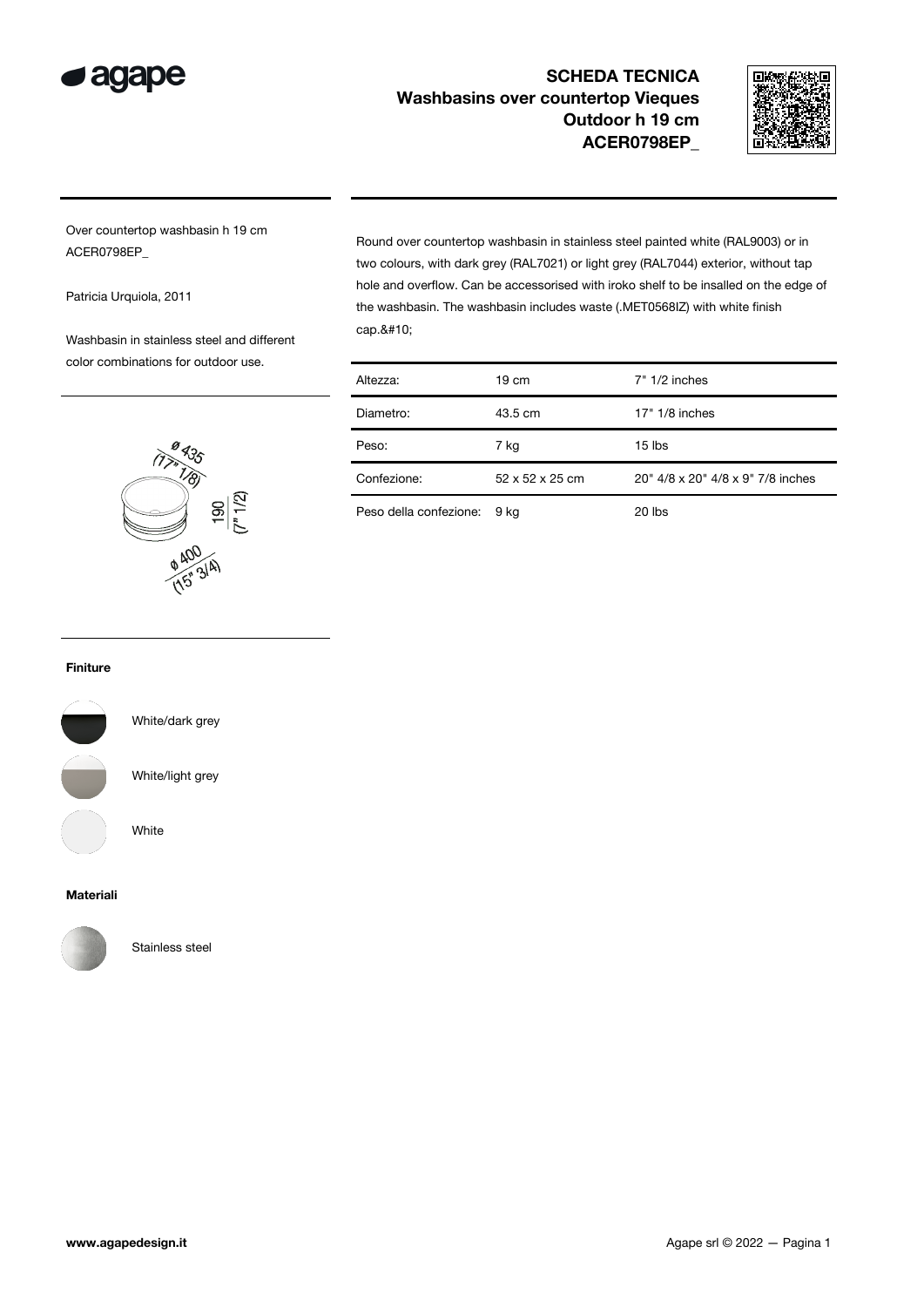



### **Main dimensions**

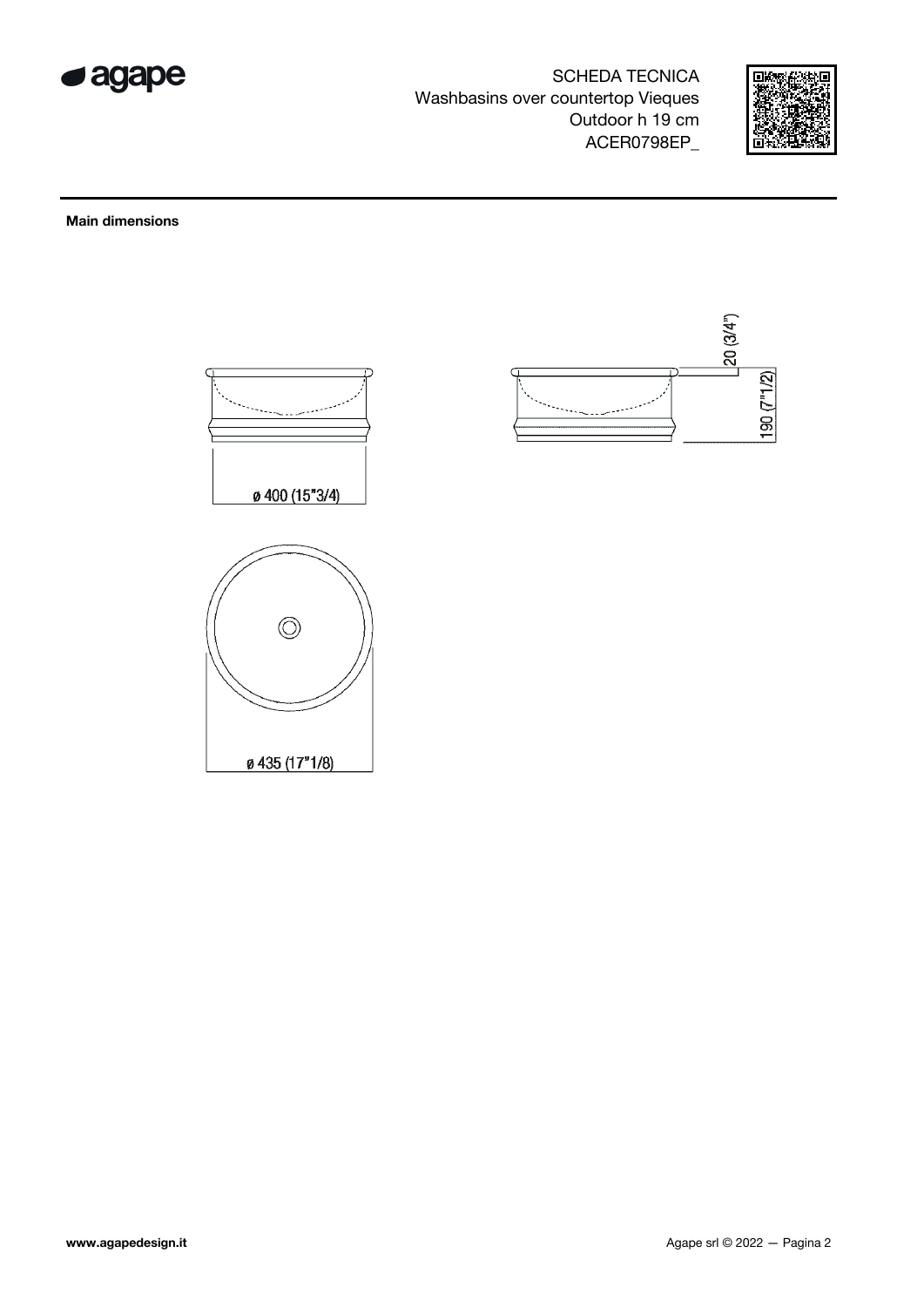



**Installation notes** 



Scarico per sifone a bottiglia Drain for bottle trap

\*h.consigliata / advised h.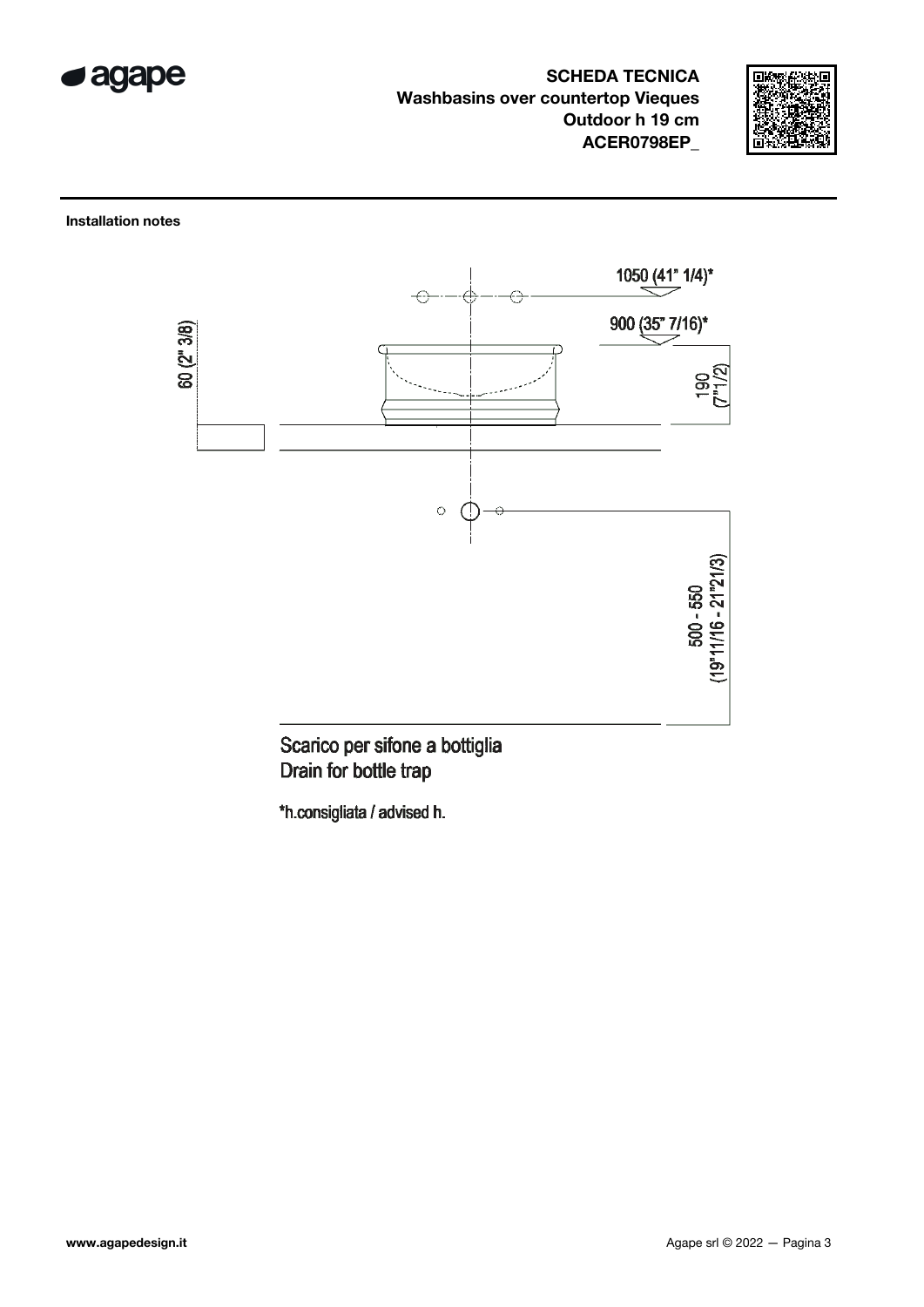



Holes for countertop washbasins and top mounted taps for top

## PIANO cm 50 / COUNTERTOP cm 50



 $\frac{990}{(3"35/64)}$ 

Posizione standard per rubinetto a parete<br>Standard position for wall mounted tap